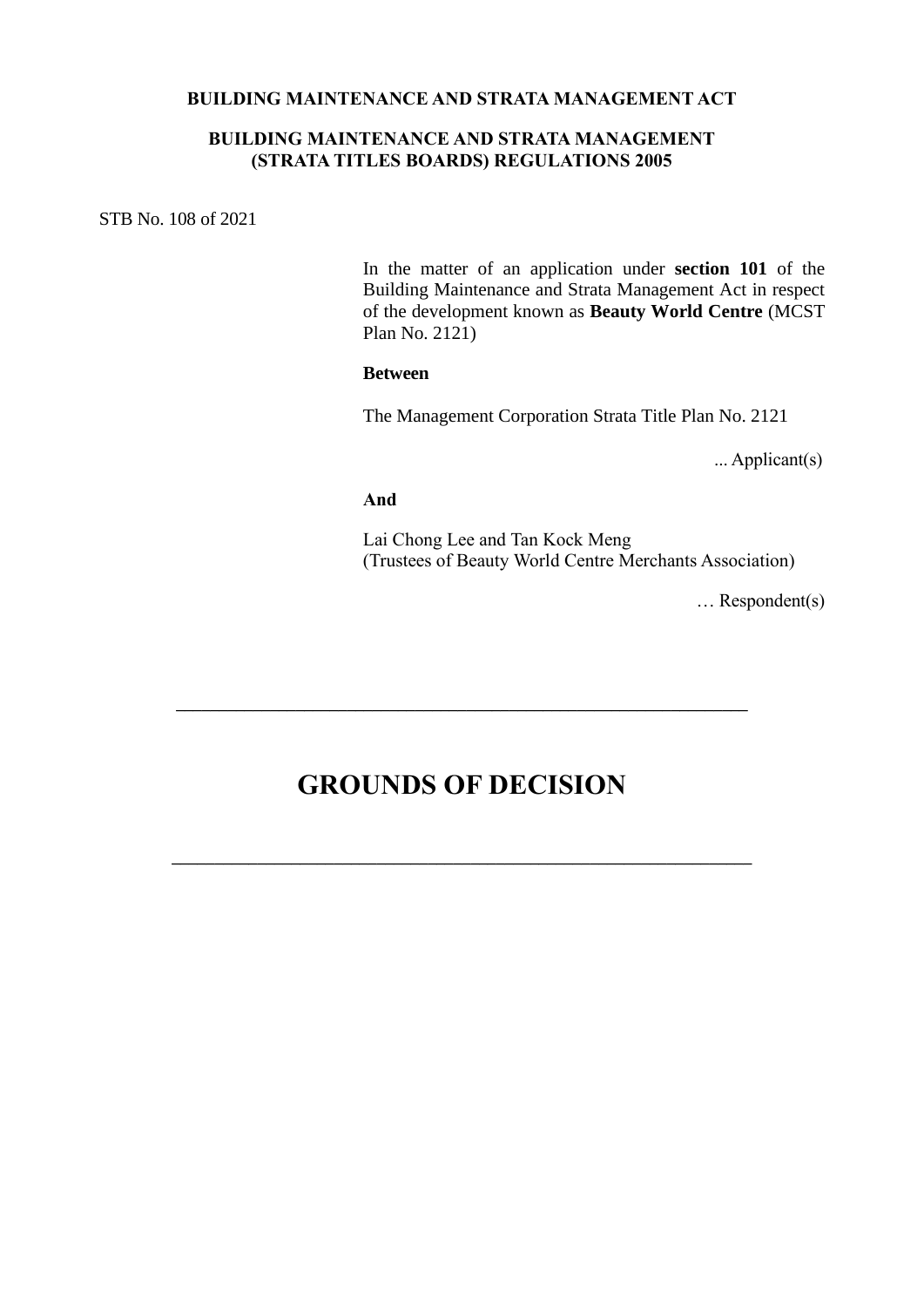# **BUILDING MAINTENANCE AND STRATA MANAGEMENT ACT**

# **BUILDING MAINTENANCE AND STRATA MANAGEMENT (STRATA TITLES BOARDS) REGULATIONS 2005**

#### STB No. 108 of 2021

In the matter of an application under **section 101** of the Building Maintenance and Strata Management Act in respect of the development known as **Beauty World Centre** (MCST Plan No. 2121)

#### **Between**

The Management Corporation Strata Title Plan No. 2121

... Applicant(s)

## **And**

Lai Chong Lee and Tan Kock Meng (Trustees of Beauty World Centre Merchants Association)

… Respondent(s)

## **[13 May 2022]**

| Coram: | Mr. Remedios F.G. | (Deputy President) |
|--------|-------------------|--------------------|
|        | Mr Lai Huen Poh   | (Member)           |
|        | Ms Elaine Chew    | (Member)           |

## **INTRODUCTION:**

- 1. Beauty World Centre is a 25-level commercial cum residential development constructed in 1984 by the Urban Redevelopment Authority. The complex was transferred to Pidemco Land Ltd ("**Pidemco**") in 1989 and after MCST Plan No. 2121 was constituted on 8 October 1997, it took over the control, management and administration of the complex. It is the applicant in this case.
- 2. According to the applicant, there are 16 lots on the 4<sup>th</sup> level. There is one Strata Certificate of Title for Lot MK 16-U2096L which is one of the lots on the  $4<sup>th</sup>$  level and there are 41 food stalls on the lot which are numbered as #04-18 to #04-28 and #04-38 to #04-67. The registered subsidiary proprietors of the lot, which covers an area of 1255sqm and has 737 share values out of a total of 10000 are Tan Kok Meng and Lai Chong Lee. They are the trustees of Beauty World Centre Merchants Association and respondents in this case.
- 3. During mediation, the applicant submitted sectional drawings prepared by M/s Lander Loke Architects showing various levels of the building and locations of the horizontal and vertical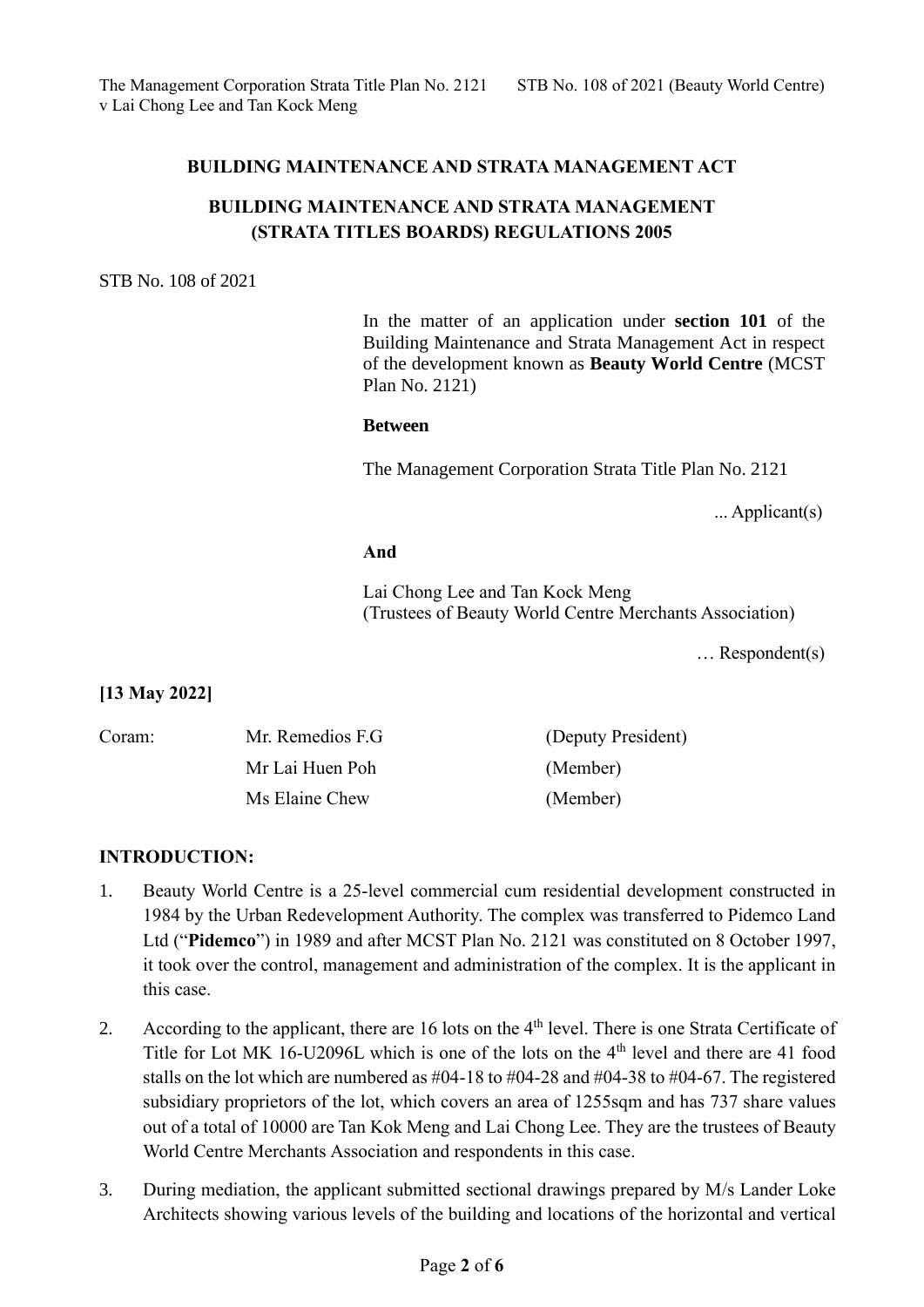waste discharge pipes. It could be seen from the drawings that water and other waste flowed out of level 4 by way of floor traps into horizontal discharge pipes under the floor. The horizontal discharge pipes then connected to vertical waste stack pipes that drained the water and other waste to a grease trap at the ground level in front of unit #01-46.

- 4. In this case the horizontal discharge pipes at the 4<sup>th</sup> level flowed into 3 vertical waste stacks. However, only one was connected to the grease trap at the ground level because at level 2 of the building the other 2 vertical waste stacks joined and connected with the vertical waste stack pipe that ended at the grease trap.
- 5. In addition to receiving water and waste from level 4, the grease trap at the ground level received water and waste from horizontal discharge pipes at the ground level.

# **BACKGROUND**

- 6. This is an application in relation to works carried out by the applicant on a choke in the vertical waste stack pipe ("VWSP") that affected a unit on the 3<sup>rd</sup> level viz #03-34 (a foul sewerage odour). According to the applicant, the management agent was on 23 June 2020 informed by a representative of #03-34 that the VWSP that passed through the unit had begun to leak. The applicant was of the view that the respondents were responsible for the necessary repair works but when the respondents denied responsibility, the applicant engaged M/s AA Plumbing Engineering Pte Ltd to do the necessary on 26 June 2020. From the particulars in the invoices at pages 105 and 106 in Form 9 of the Application, a hydraulic machine was used to clear the choke at level 4 at a cost of \$1800 and a 150m section of the pipe at level 2 was cut and replaced at a cost of \$1500. The total cost for repairs was \$3,300.
- 7. The applicant has applied for various orders in relation to the maintenance of the VWSP and grease trap and for costs incurred when the VWSP was repaired. It is the case for the applicant that the VWSP and grease trap belong to the respondents because they served the respondents exclusively and are not common property. On the part of the respondents, they oppose to the application because it is their case that the VWSP and grease trap are common property.
- 8. It was a common ground that a finding by the Board as to whether or not the VWSP and grease trap were common property would determine the outcome of the application.
- 9. Common property is defined in section 2 of the Building Maintenance and Strata Management Act Cap 30C and in respect of parts of land and the building, it must not be comprised in any lot and must be used or capable of being used or enjoyed by the occupiers of 2 or more lots. There was no dispute that the VWSP and grease trap were not comprised in the respondents' lot. The dispute was as to whether it was used or capable of being used by the occupiers of 2 or more lots.
- 10. There was no dispute that when the application was filed the VWSP was draining water and waste from not only the respondents' lot but also from a horizontal discharge pipe from a lot at #02-33. It was also not in dispute that the grease trap was servicing water and waste not only from the respondents' lot but also water and waste from a discharge pipe from lot at #01- 39/40 which had been constructed at some point of time when the building was owned by Pidemco. Also not in dispute was the fact that in the common area of level 4 outside of the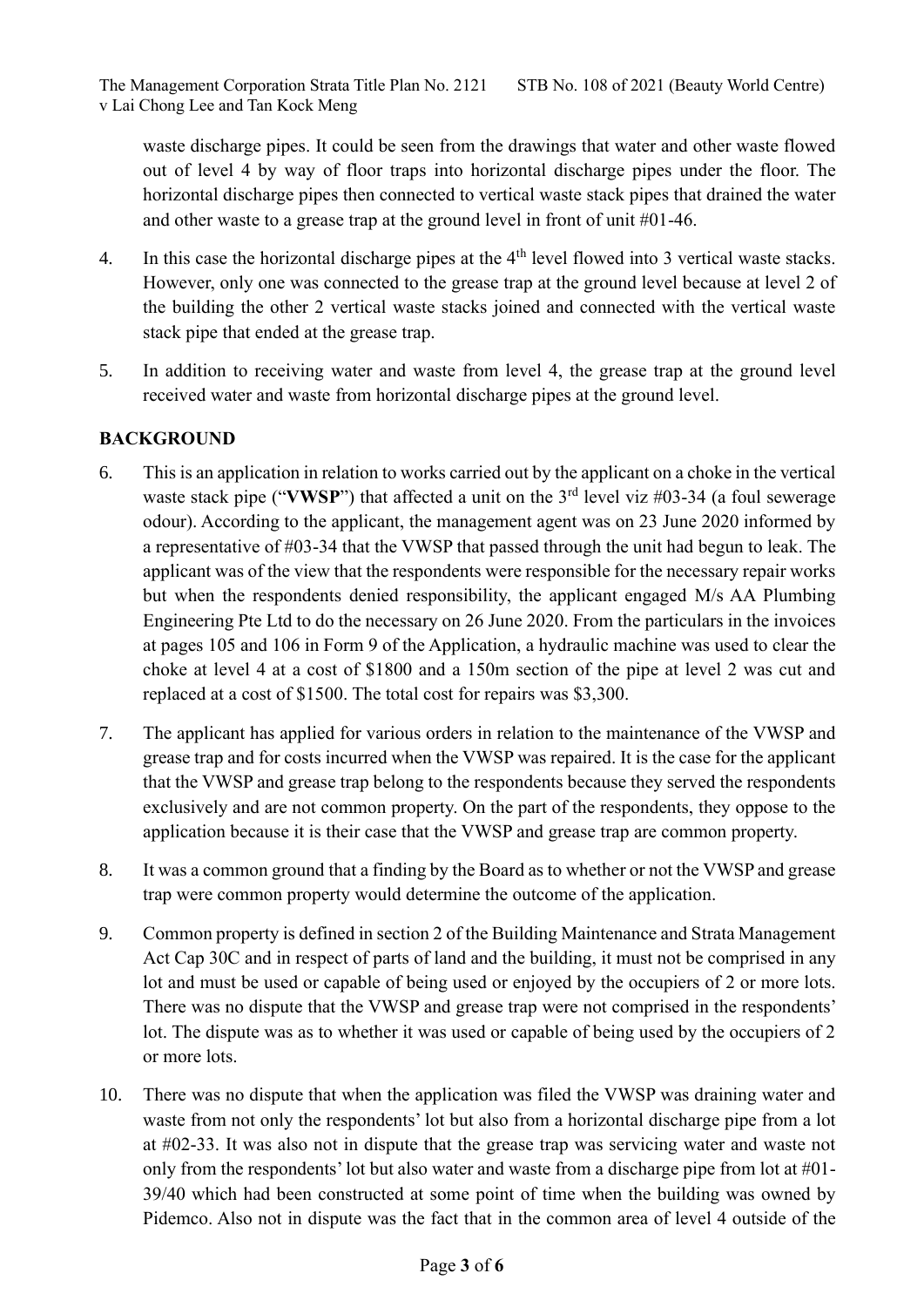respondents' lot, there was a floor trap with a horizontal discharge under it that was connected to the VWSP. At the point of time when repairs were being carried out on the VWSP, this floor trap was covered up. According to the applicant (paragraph 27 of AW1), a Mr Siva, who was a technician working for the managing agent, had been instructed to seal the floor trap with silicone sealant sometime between 2015 to 2016. On 28 August 2020, it was discovered that someone had removed the seal without authorisation and steps were taken to reseal the trap on 31 August 2020.

11. Accordingly, when the application was filed, the facts from the physical evidence was that the VWSP and grease trap were being used and capable of being used by the occupiers of 2 or more lots.

# **THE APPLICANT'S SUBMISSION**

- 12. The submission of the applicant that the VWSP was not common property was based on the evidence in the original building drawings, which did not show the VWSP servicing drainage of water and waste from sources other than the respondents' lot. The applicant submitted that the VWSP was constructed solely for the use of the respondents' lot.
- 13. The applicant could not deny that it was a fact that there was a water trap in the common area of level 4 that allowed for water and waste to be drained from that area via the VWSP to the grease trap i.e. the VWSP was not servicing the discharge of water and waste solely from the respondents' lot. It was the contention of the applicant that discharge from this area had not been provided for when the building was constructed i.e. the developer did not intend for the VWSP to be used by the owners of lots other than the respondents'.
- 14. The applicant could also not deny that there was a horizontal pipe that provided for the discharge of water and waste from unit #02-33 via the VWSP to the grease trap. In this case, it was the applicant's submission that this connection from #02-33 was a private arrangement between the subsidiary proprietor of the unit and the respondents. The applicant exhibited a letter (Tab J of AW1) dated 15 March 2015 from the owner of #02-33 to the respondents to inform that there was a need on his part to connect a discharge pipe from his unit to the VWSP. The letter inter alia informed that the applicant had been informed of the connection and terms of an agreement between the owner of #02-33 and the respondents.
- 15. In relation to the connection of the discharge pipe from #01-39/40 to the grease trap, this connection was made before the applicant was constituted and was constructed by Pidemco who was the owner of the complex at that point of time. It was the submission of the applicant that there was, at the time when the connection was constructed, a private arrangement between the owner of #01-39/40 and the respondents for the maintenance of the grease trap.

# **THE RESPONDENTS' SUBMISSION**

16. The respondents referred to the fact that the VWSP and grease trap were in fact used by the occupiers of 2 or more lots. Whilst the respondent, Lai Chong Lee, did not dispute that he signed the letter dated 15 March 2015 (Lai Chong Lee had initially disputed having any agreement with the subsidiary proprietor of #02-33 but admitted that he did sign the letter dated 15 March 2015), it was submitted that the fact of the connection proved that the VWSP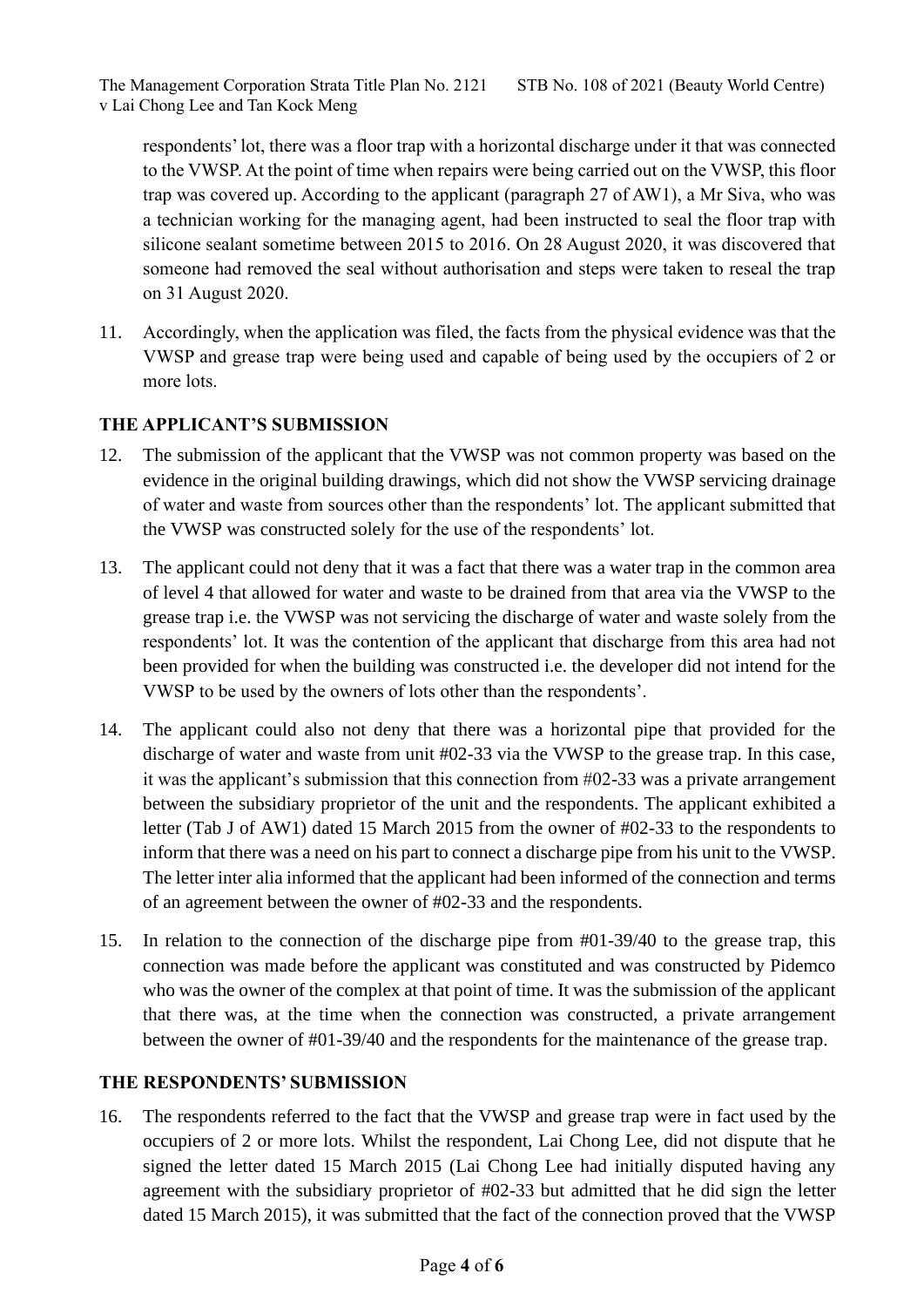was capable of being used by occupiers of 2 or more lots. They also denied that there was an agreement with the owner of #01-39/40 for them to maintain the grease trap and denied having any knowledge of the construction of the floor trap at level 4 that was outside the boundary of their lot. It was the case for the respondents that from the materials used and the location of the floor trap, it was constructed when the building was constructed.

# **DECISION OF THE BOARD**

- 17. Before dealing with the submissions, it will be in order to note that there was no evidence that i) the construction of the discharge pipe from #01-39/40 to the grease trap, ii) the construction and connection of the horizontal pipe from #02-33 to the VWSP, and iii) the construction of the floor trap in the common area at level 4 was illegal or not in accordance with the requirements of any regulatory body.
- 18. There was no evidence as to when exactly the discharge pipe from #01-39/40 was constructed but there is no dispute that this took place before the applicant was constituted. After the pipe was constructed, the grease trap was servicing water and waste from #01-39/40.
- 19. From the contents of the letter (Tab J of AW1), the applicant was, in March 2015, informed of the connection of the discharge pipe from #02-33 to the VWSP and the VWSP was, after the connection, used to drain water and waste from that lot to the grease trap.
- 20. Before the floor trap in the common area at level 4 was sealed on the instruction of the managing agent at some point of time between 2015 and 2016, water and waste were being drained from the common area at level 4 to the grease trap at ground level via the VWSP. The applicant had, inter alia, applied for an order for the respondents to remove the floor trap and reinstate the affected common area. Other than the fact that the trap was not in the original building drawings, there was no evidence as to when, how and why the trap and pipe beneath were constructed. There was absolutely no evidence that the respondents had anything to do with the construction and installation and no evidence to find that it was installed and constructed at some point of time after the applicant was constituted on 8 October 1997. It was clearly not possible for the Board to make the order sought.
- 21. The reliance of the applicant on the original building drawings in support of its submission that the VWSP and grease trap were not "common property" because it was the intention of the owner at that time that they were intended solely for the use of the food court, was not helpful. It is not the definition of "common property" that it must be a part of a building that was, at the time of construction, intended to be used by 2 or more occupiers and that if it was at the time of construction used by the occupier of only one lot, it cannot be common property.
- 22. There was no evidence that when the complex was constructed, the owner of the land intended that it was to be a "subdivided building" and it will be in order to assume that at that point of time a schedule of strata units was not filed and accepted by the Commissioner of Buildings and a strata title plan was not registered by the Registrar of Titles. A finding as to whether or not a part of a building is common property can only be made after the strata title plan had been registered.